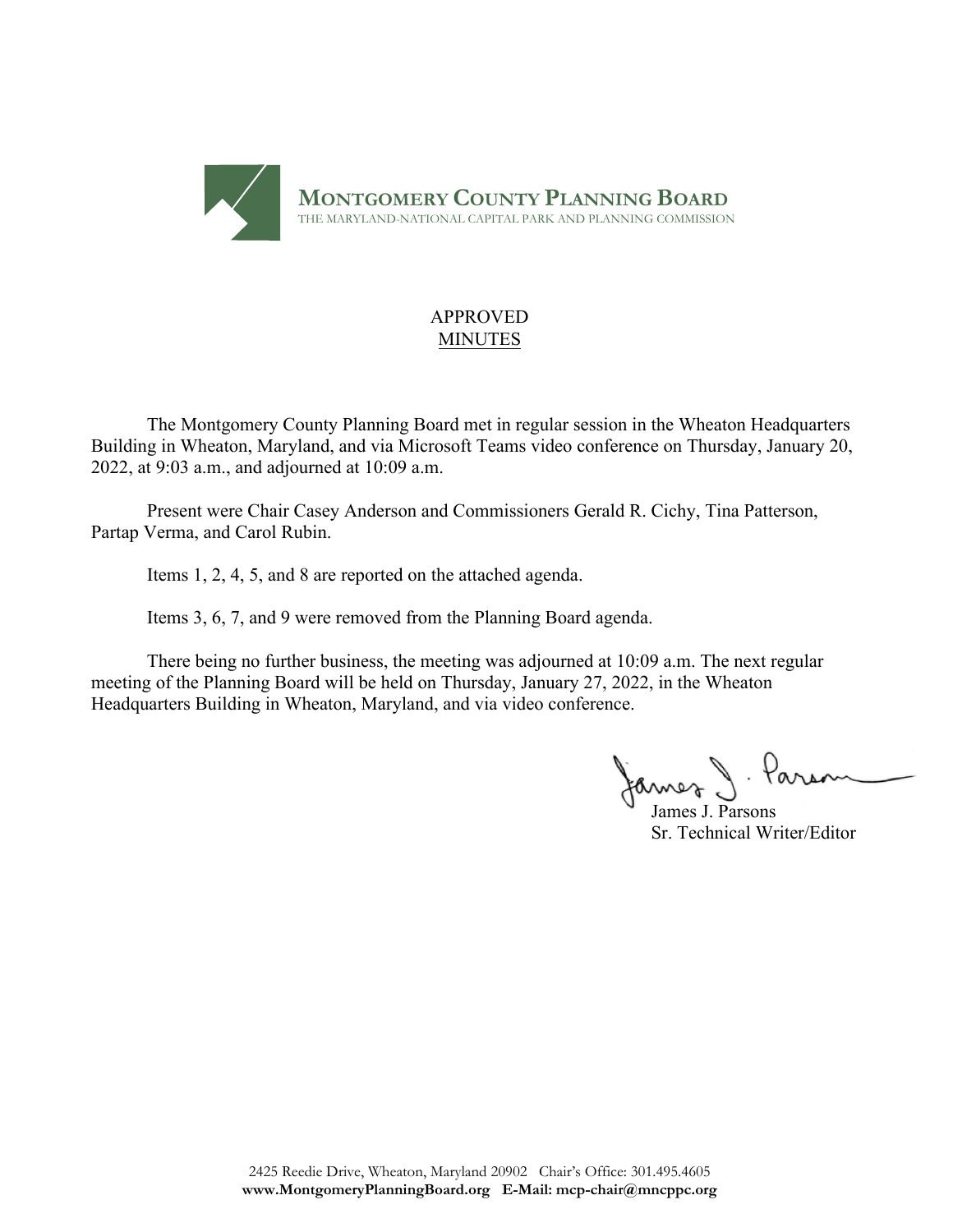**Thursday, January 20, 2022** 2425 Reedie Drive Wheaton, MD 20902 301-495-4605

# **1. Consent Agenda**

### **\*A. Adoption of Resolutions**

1. Heritage Gardens Forest Conservation Plan No. CU202201 – MCPB No. 22-005

### **BOARD ACTION**

| <b>Motion:</b> |        | <b>RUBIN/VERMA</b>                                |
|----------------|--------|---------------------------------------------------|
| Vote:          | Yea:   | $4-0$                                             |
|                | Nay:   |                                                   |
|                | Other: | <b>PATTERSON ABSTAINED</b>                        |
| <b>Action:</b> |        | Adopted the Resolution cited above, as submitted. |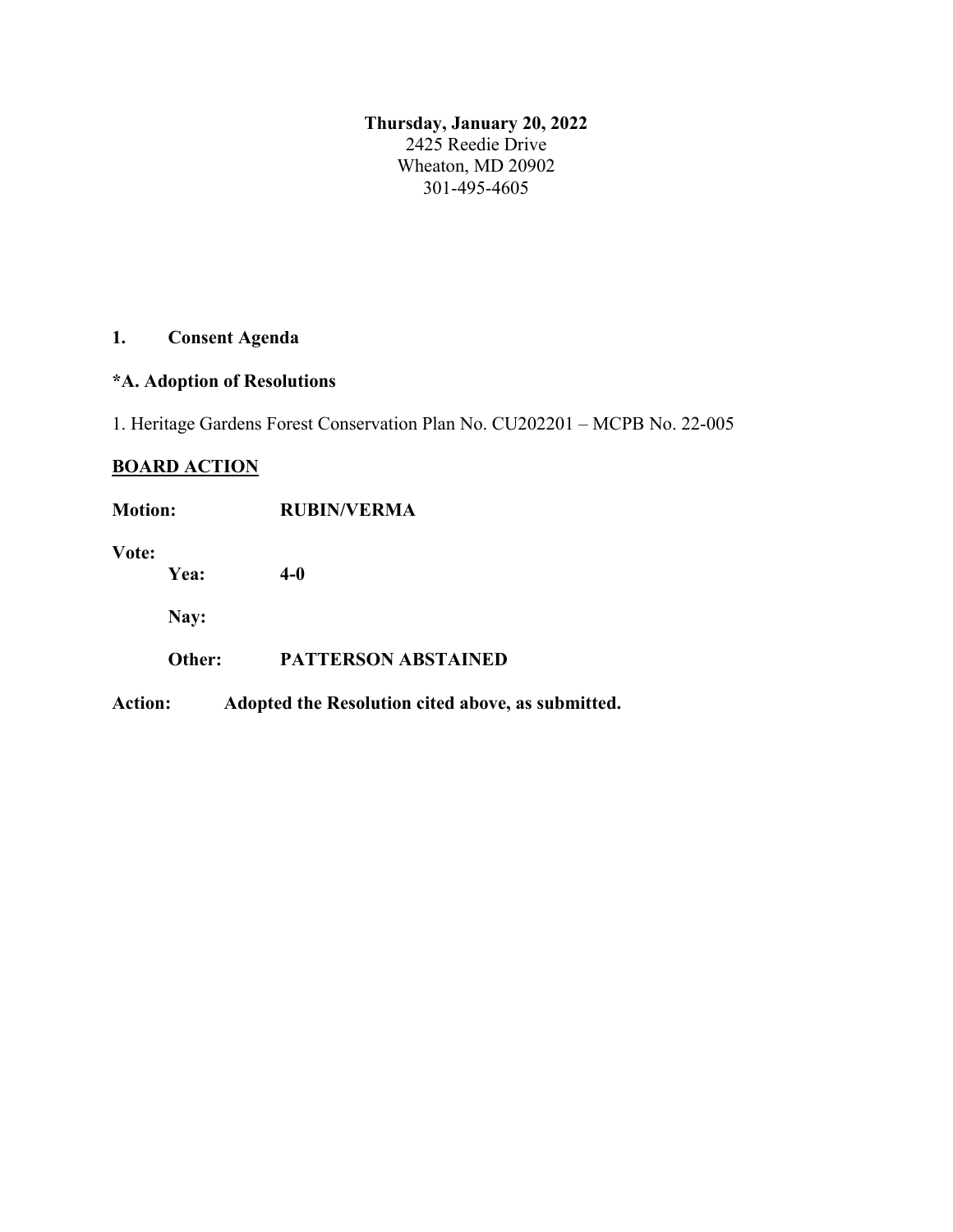### **\*B. Record Plats**

### **Subdivision Plat No. 220210210, Bloom Montgomery Village**

TLD zone; Stewartown Road Dedication; located on the western side of Montgomery Village Avenue opposite from the intersection of Stewartown Road; Montgomery Village Master Plan.

**\_\_\_\_\_\_\_\_\_\_\_\_\_\_\_\_\_\_\_\_\_\_\_\_\_\_\_\_\_\_\_\_\_\_\_\_\_\_\_\_\_\_\_\_\_\_\_\_\_\_\_\_\_\_\_\_\_\_\_\_\_\_\_\_\_\_\_\_\_\_\_\_\_\_\_\_\_\_**

*Staff Recommendation: Approval*

### **BOARD ACTION**

| <b>Motion:</b> | <b>RUBIN/CICHY</b> |  |
|----------------|--------------------|--|
| Vote:<br>Yea:  | $5-0$              |  |
|                |                    |  |
| Nay:           |                    |  |
| Other:         |                    |  |

**Action: Approved staff recommendation for approval of the Record Plat cited above, as submitted.**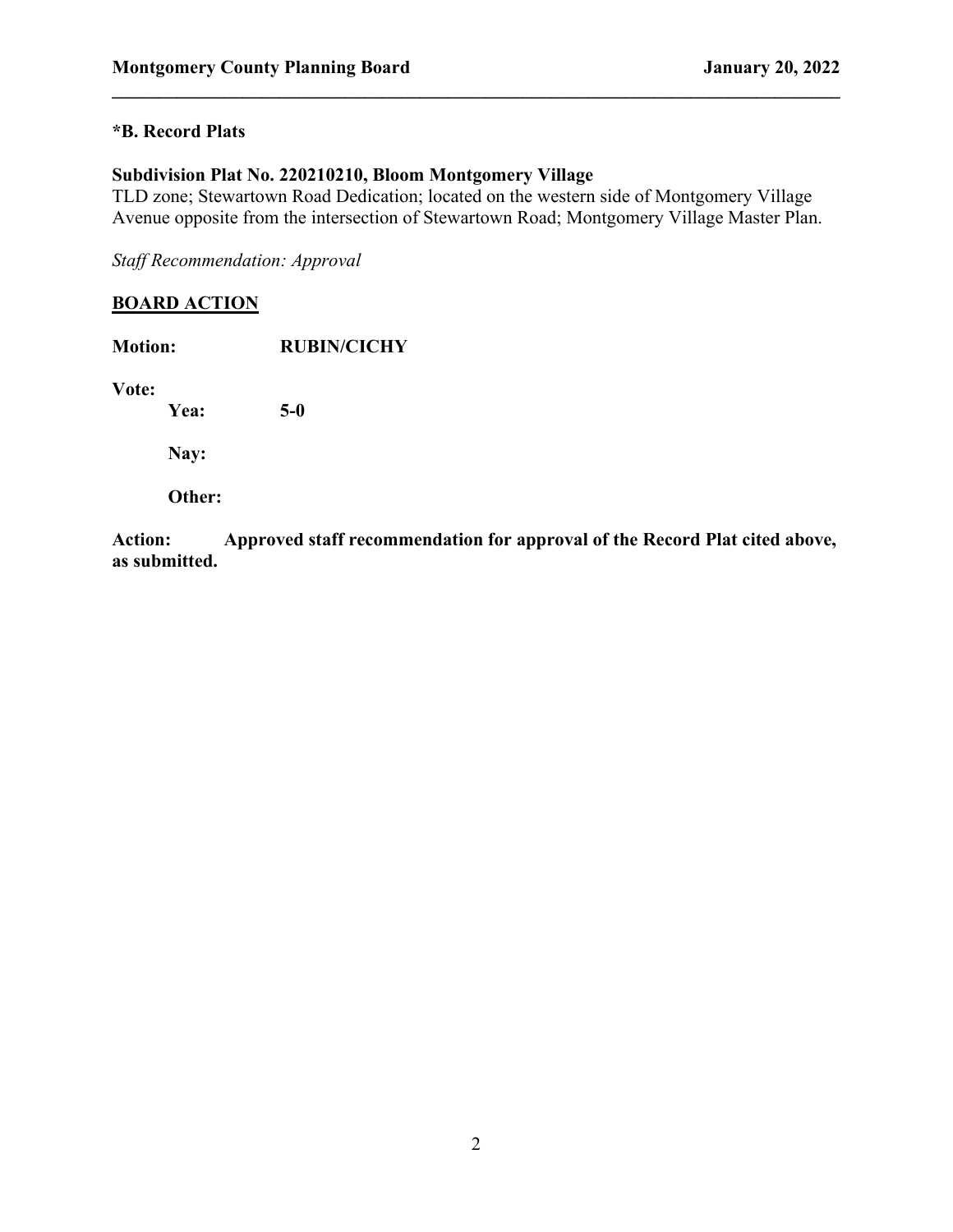### **\*C. Other Consent Items**

### **1. Garden of Remembrance Memorial Park, Preliminary Plan Amendment No.**

**12000004B**---Application to remove portions of an existing Category I Conservation Easement and replace it onsite; located at 14321 Comus Road, Clarksburg; 152 acres; AR zone; 1994 Clarksburg Master Plan & Hyattstown Special Study Area and 2014 Ten Mile Creek Area Limited Amendment.

**\_\_\_\_\_\_\_\_\_\_\_\_\_\_\_\_\_\_\_\_\_\_\_\_\_\_\_\_\_\_\_\_\_\_\_\_\_\_\_\_\_\_\_\_\_\_\_\_\_\_\_\_\_\_\_\_\_\_\_\_\_\_\_\_\_\_\_\_\_\_\_\_\_\_\_\_\_\_**

*Staff Recommendation: Approval with Conditions*

**2. Greentree Estates, Lot 9: Preliminary Plan Amendment No. 11996048B**---Application to remove an existing 5,523 square foot Category I conservation easement from Lot 9 in the Greentree Estates subdivision and mitigate for the removal at an offsite location; 0.48 acres; R-200 Zone; located at 9701 Carmel Ct., in the NW quadrant of the intersection of Carmel Ct. and Greentree Rd. in Bethesda; 2002 Potomac Subregion Master Plan. *Staff Recommendation: Approval with Conditions*

**3. Bradley Farms, Administrative Subdivision Plan No. 620220020, Regulatory Extension Request No. 1**---Request to extend the regulatory review period for Administrative Plan No. 620220020 from January 20, 2022 to May 19, 2022. Application to create two (2) lots for two (2) Detached Houses; 9025 Bronson Drive; 6.29 acres; RE-2 zone; 2002 Potomac Subregion Master Plan.

*Staff Recommendation: Approval of the extension request*

**4. Bloom MV I-IV, Preliminary Plan Amendment No. 12017015A & Site Plan Amendment No. 82017013D Extension Request No. 2**--- Request to extend the regulatory review period from January 20, 2022 to April 21, 2022; located at Intersection of Montgomery Village Avenue and Stewartown Road, Montgomery Village; on approximately 61.31 acres of land zoned TLD and CRN, within the Montgomery Village Overlay Zone; within 2016 Montgomery Village Master Plan.

*Staff Recommendation: Approval*

**5. Preliminary Plan No. 120210230, 1910 University Blvd Senior Housing – Regulatory Extension Request No. 2---Request to extend the regulatory review period from January 20,** 2022 to April 28, 2022; subdivision for an existing Religious Assembly use and a proposed 90 unit Independent Living Facility for Seniors; on approximately 3.56 acres zoned R-60; within the 2012 Wheaton CBD and Vicinity Sector Plan area.

*Staff Recommendation: Approval of the Extension Request*

**6. Seneca Property, Preliminary Plan No. 120210250 and Site Plan No. 820210200 – Regulatory Extension Request No. 2**--- Request to extend the regulatory review period for Preliminary Plan No. 120210250 and Site Plan No. 820210200 from January 20, 2022 to February 17, 2022. Application to subdivide Parcel (14124 Seneca Rd) into three lots for three single-family detached units.

*Staff Recommendation: Approval*

### CONTINUED ON NEXT PAGE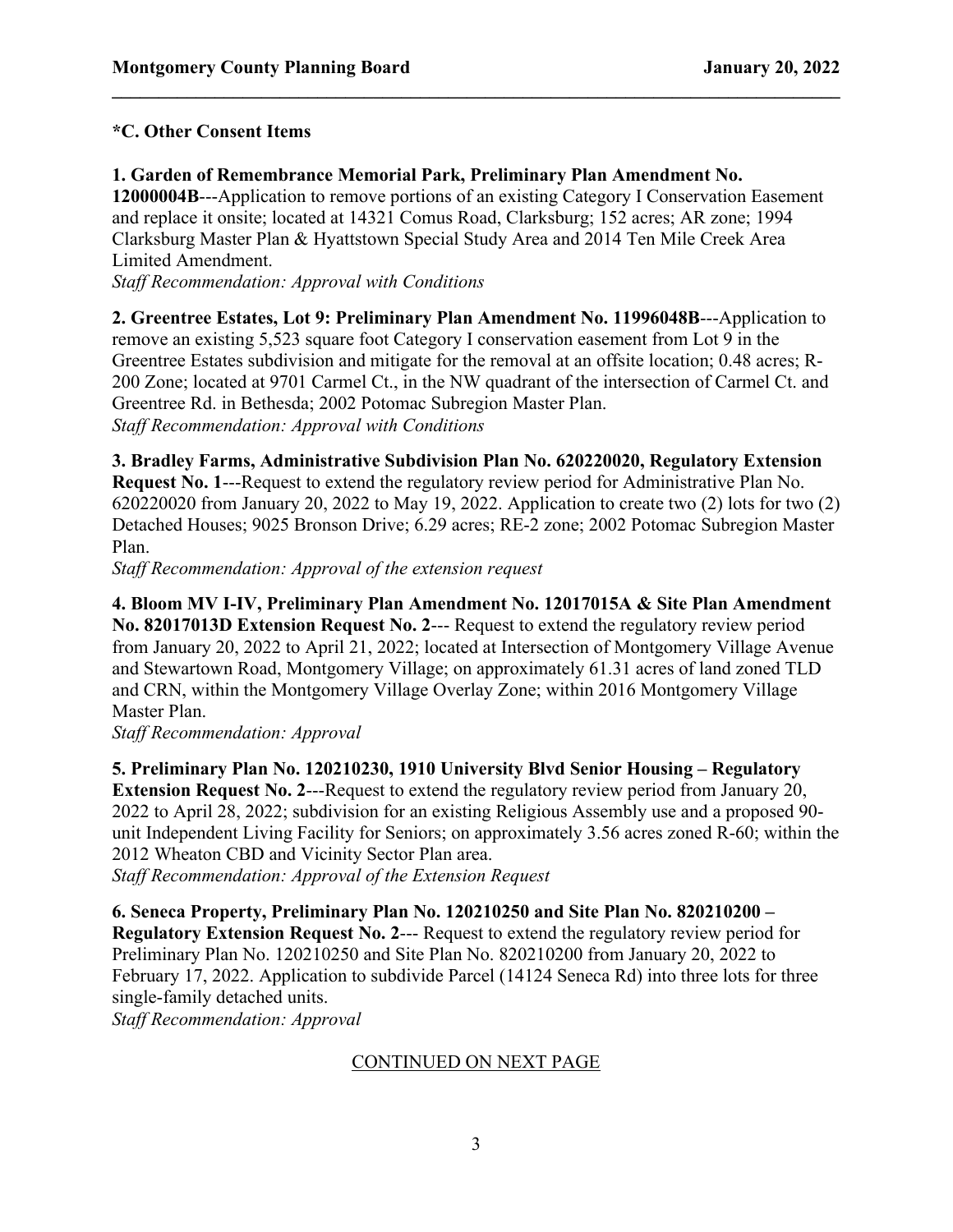### **\*C. Other Consent Items**

### **CONTINUED**

### **7. Takoma Junction, Preliminary Plan No. 120190150 & Site Plan No. 820190090,**

**Regulatory Extension Request No. 6---Sixth request to extend the regulatory review period for** Preliminary Plan No. 120190150 and Site Plan No. 820190090 from January 20, 2022 to January 27, 2022 to allow time for mailing notices; NR-0.75 H-50 & Takoma Park/East Silver Spring Commercial Revitalization Overlay zones, 1.25 acres, located on the south side of Carroll Avenue at its intersection with Ethan Allen Avenue in the City of Takoma Park, 2000 Takoma Park Master Plan.

**\_\_\_\_\_\_\_\_\_\_\_\_\_\_\_\_\_\_\_\_\_\_\_\_\_\_\_\_\_\_\_\_\_\_\_\_\_\_\_\_\_\_\_\_\_\_\_\_\_\_\_\_\_\_\_\_\_\_\_\_\_\_\_\_\_\_\_\_\_\_\_\_\_\_\_\_\_\_**

*Staff recommendation: Approval of the Extension Request*

### **BOARD ACTION**

| <b>Motion:</b> | 1 & 2. CICHY/RUBIN<br>3 through 7. RUBIN/CICHY |  |
|----------------|------------------------------------------------|--|
| Vote:          |                                                |  |
| <b>Yea:</b>    | 1 through 7.5-0                                |  |
| Nay:           |                                                |  |

**Other:** 

**Action: 1 & 2. Approved staff recommendation for approval of the Preliminary Plan Amendments cited above, subject to conditions, which will be reflected in associated draft Resolutions to be adopted by the Planning Board at a later date.**

**3. Approved staff recommendation for approval of the Administrative Subdivision Plan Extension request cited above.**

**4. Approved staff recommendation for approval of the Preliminary and Site Plan Amendment Extension requests cited above.**

**5 through 7. Approved staff recommendation for approval of the Preliminary Plan Extension requests cited above.**

**6 & 7. Approved staff recommendation for approval of the Site Plan Extension requests cited above.**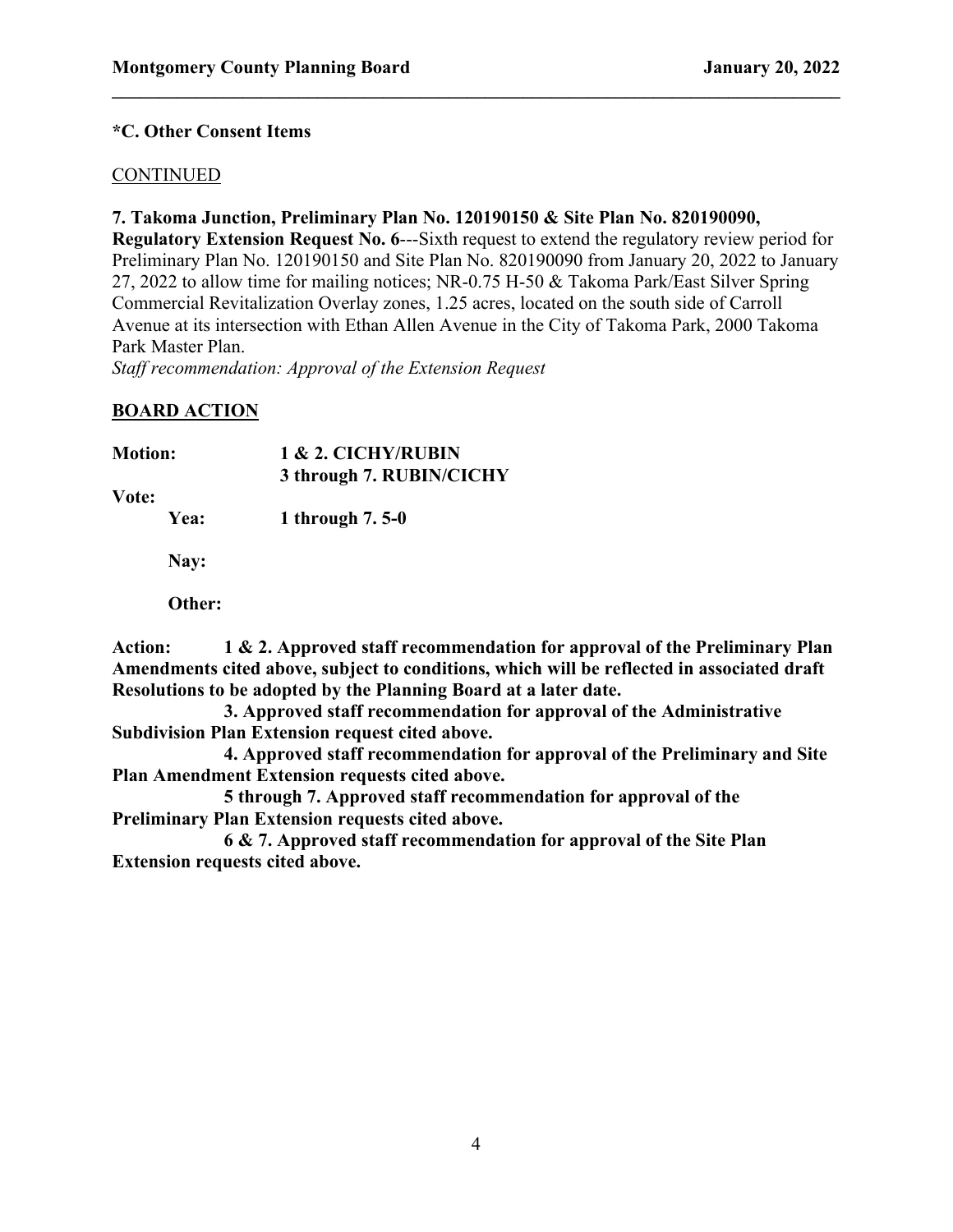## **\*D. Approval of Minutes**

Planning Board Meeting Minutes of December 23, 2021

## **BOARD ACTION**

| <b>Motion:</b> | <b>RUBIN/CICHY</b> |
|----------------|--------------------|
|                |                    |

**Vote:**

**Yea: 5-0**

**Nay:** 

**Other:** 

**Action: Approved Planning Board Meeting Minutes of December 23, 2021, as submitted.**

**\_\_\_\_\_\_\_\_\_\_\_\_\_\_\_\_\_\_\_\_\_\_\_\_\_\_\_\_\_\_\_\_\_\_\_\_\_\_\_\_\_\_\_\_\_\_\_\_\_\_\_\_\_\_\_\_\_\_\_\_\_\_\_\_\_\_\_\_\_\_\_\_\_\_\_\_\_\_**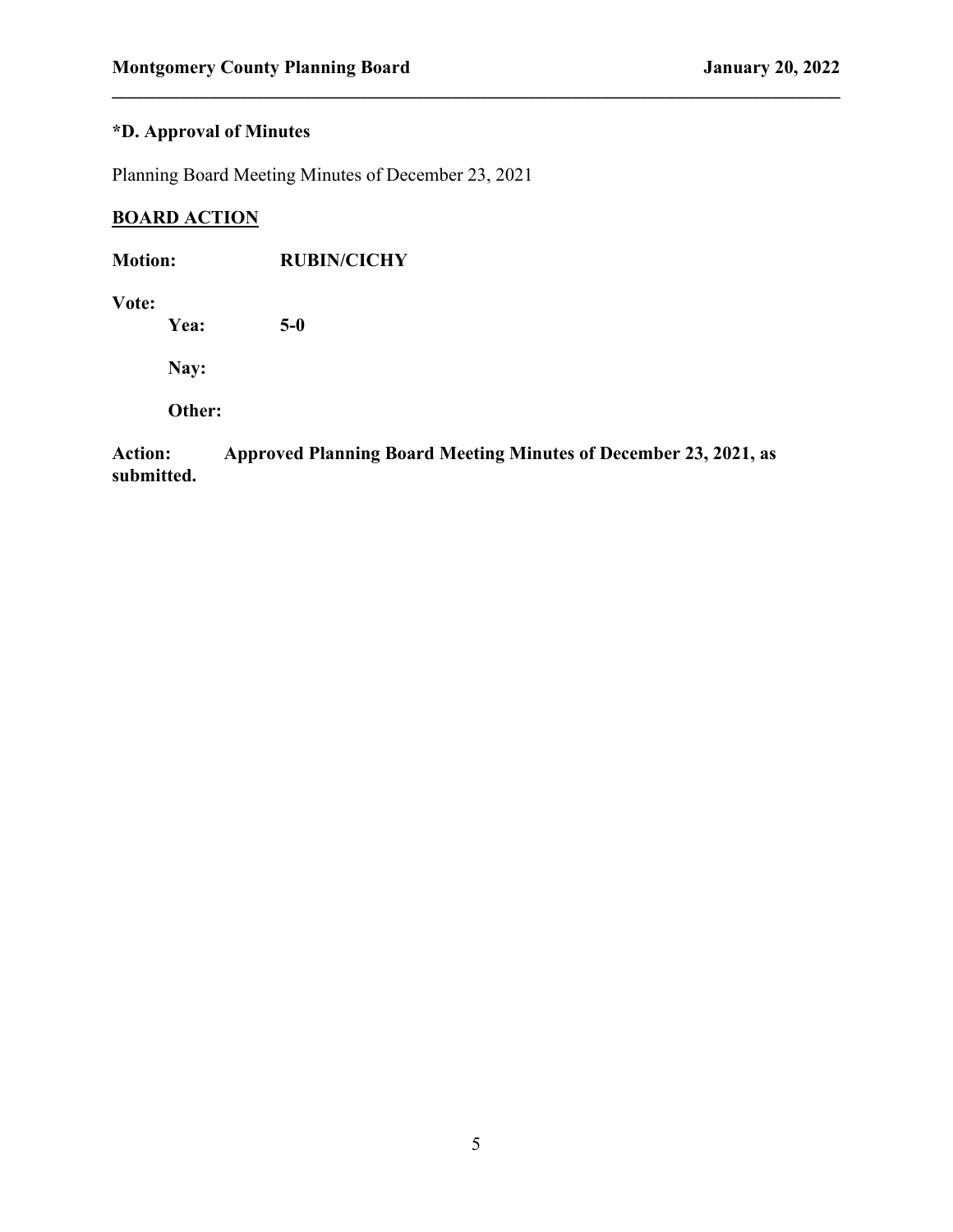### **2. Roundtable Discussion**

- Planning Department Director's Report

#### **BOARD ACTION**

#### **Motion:**

**Vote:**

**Yea:** 

**Nay:** 

**Other:** 

#### **Action: Received briefing.**

**Planning Department Director's Report –** Planning Department Director Gwen Wright briefed the Board on the following ongoing and upcoming Planning Department events and activities: the status of Corridor Forward – The I-270 Transit Plan, with a County Council Public Hearing scheduled for February 15; the status of the Silver Spring Downtown and Adjacent Communities Plan, with a County Council Public Hearing scheduled for February 17; the status of the Amendment to the Master Plan for Historic Preservation to designate Potomac Overlook as a Master Plan Historic District, with a County Council Public Hearing scheduled for March 1; the status of Zoning Text Amendment (ZTA) 21-09 regarding Bio-health Priority Campuses, with a County Council Planning, Housing, and Economic Development (PHED) Committee meeting scheduled for January 31; the status of the upcoming Makeover Montgomery 5 conference scheduled for September, with this year's theme to be economic, environmental, social, housing, and health resilience; the status of the Planning Department Equity Agenda for Planning, which has included mandatory staff training, inclusion of an equity performance measure in employee evaluations, the creation of an Equity Peer Review group to review work products, a commitment to communication and engagement, and ongoing work by the Research and Special Projects Division on the Community Equity Index; the recent request from Councilmember Hans Riemer to rename Montrose Parkway in honor of Josiah Henson; the status of the Historic Preservation Office's Asian American Pacific Islander Heritage Study of Montgomery County, which is being funded through a grant from the Maryland Historical Trust as part of a Statewide initiative to create a context study of Asian American Pacific Islander heritage in the City of Baltimore and the Washington, DC, area suburbs; the status of the Mapping Segregation Project, which will explore use of racially restrictive covenants and discriminatory housing practices and how they influenced the development of the County; the Historic Preservation Office's continued work with the historic Scotland AME Zion Church community to identify emergency grant funds for repairs for flood damage; and the Historic Preservation Office's work with the Reconciliation and Remembrance Commission regarding

**\_\_\_\_\_\_\_\_\_\_\_\_\_\_\_\_\_\_\_\_\_\_\_\_\_\_\_\_\_\_\_\_\_\_\_\_\_\_\_\_\_\_\_\_\_\_\_\_\_\_\_\_\_\_\_\_\_\_\_\_\_\_\_\_\_\_\_\_\_\_\_\_\_\_\_\_\_\_**

#### CONTINUED ON NEXT PAGE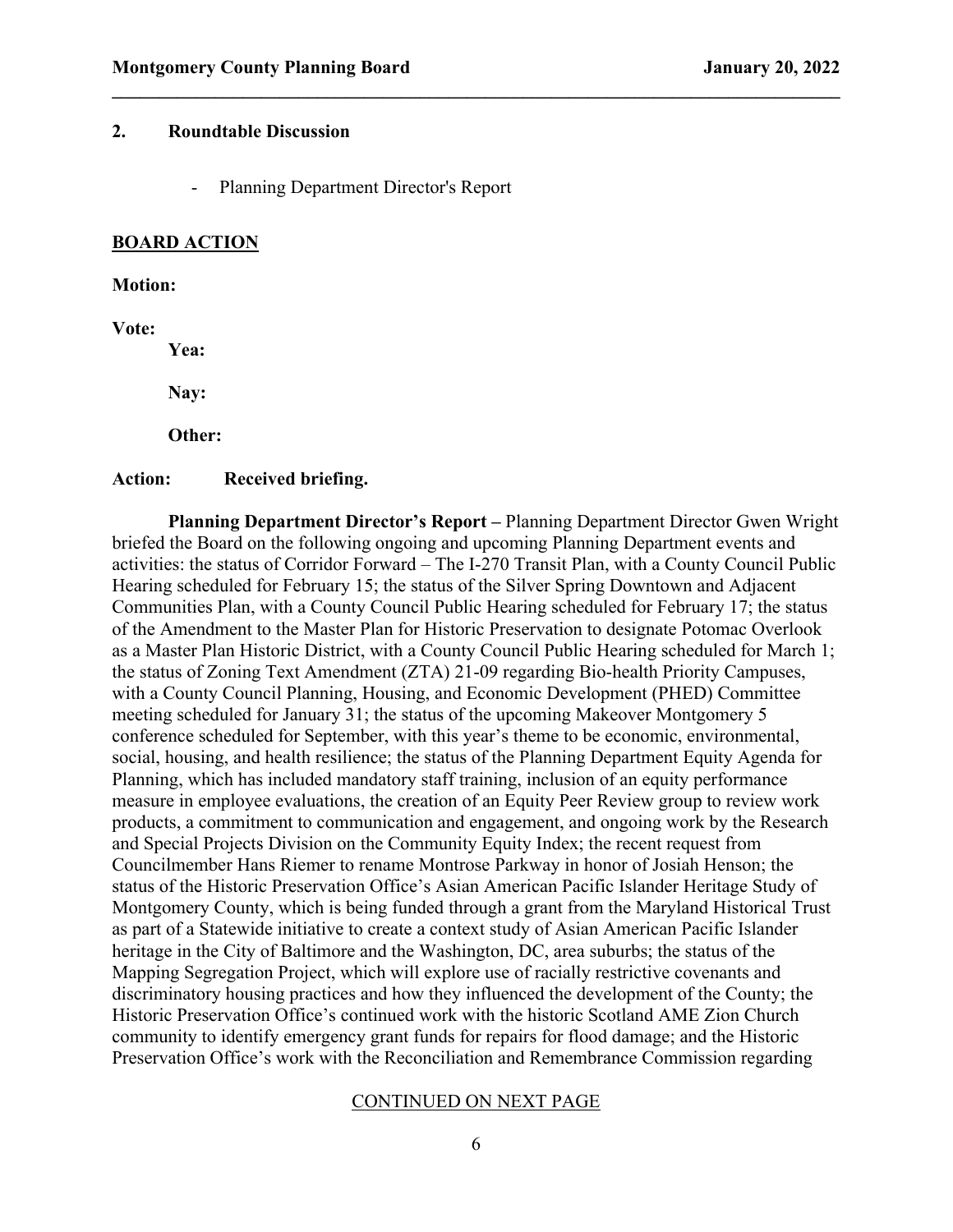## **2. Roundtable Discussion**

## **CONTINUED**

information on historic County African-American burial sites to be included in the Burial Site Inventory.

**\_\_\_\_\_\_\_\_\_\_\_\_\_\_\_\_\_\_\_\_\_\_\_\_\_\_\_\_\_\_\_\_\_\_\_\_\_\_\_\_\_\_\_\_\_\_\_\_\_\_\_\_\_\_\_\_\_\_\_\_\_\_\_\_\_\_\_\_\_\_\_\_\_\_\_\_\_\_**

There followed a brief Board discussion.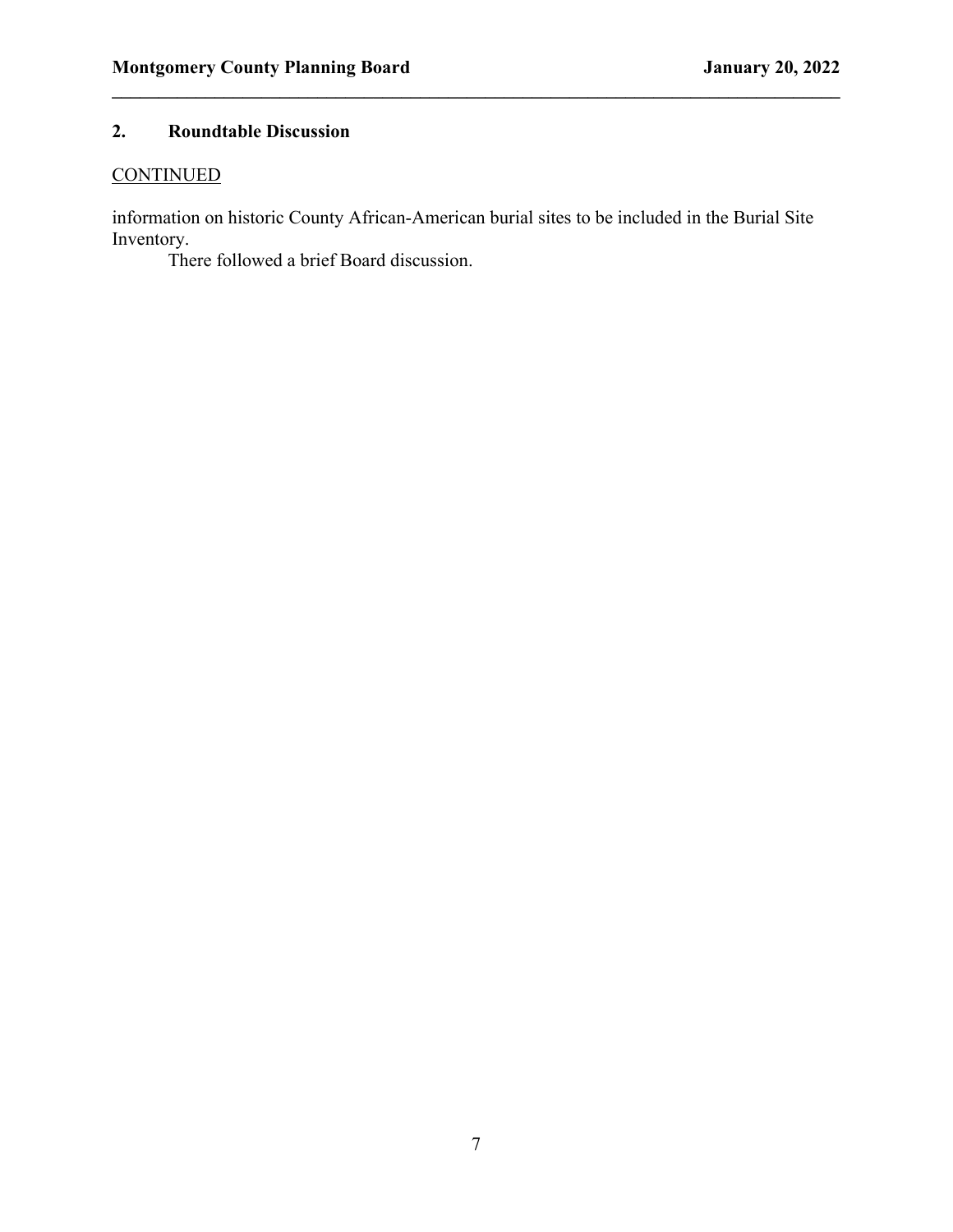### **\*3. Shady Grove Sector Plan Minor Master Plan Amendment – Corrective Map Amendment REMOVED**

**\_\_\_\_\_\_\_\_\_\_\_\_\_\_\_\_\_\_\_\_\_\_\_\_\_\_\_\_\_\_\_\_\_\_\_\_\_\_\_\_\_\_\_\_\_\_\_\_\_\_\_\_\_\_\_\_\_\_\_\_\_\_\_\_\_\_\_\_\_\_\_\_\_\_\_\_\_\_**

*Staff Recommendation: Approve the Request to File the Corrective Map Amendment for the Shady Grove Sector Plan Minor Master Plan Amendment*

### **BOARD ACTION**

**Motion:** 

**Vote:**

**Yea:** 

**Nay:** 

**Other:**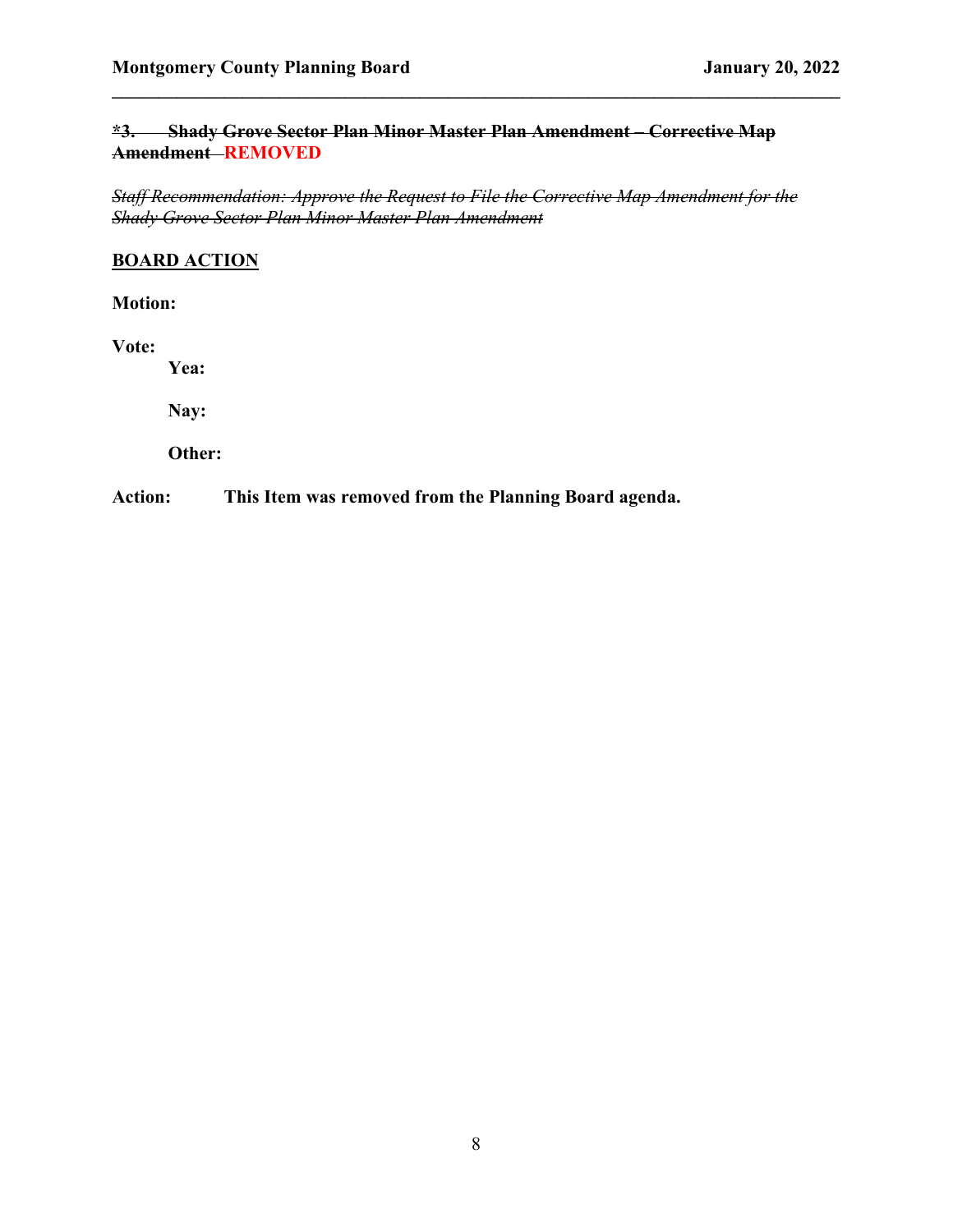**4. Jennifer Rodriquez-Aguilar Day Care Conditional Use No. CU202205**---Request for Conditional Use approval to expand the currently operating licensed family day care facility (Ariana's Little Star) for 7 children to a group day care facility with a maximum of 12 children within a single-family detached dwelling unit with off-street parking and an outdoor recreation area; located at 13011 Freeland Road in Rockville; to serve the general neighborhood within the 1994 Aspen Hill Master Plan; 0.14 acres of land in the R-60 Zone.

**\_\_\_\_\_\_\_\_\_\_\_\_\_\_\_\_\_\_\_\_\_\_\_\_\_\_\_\_\_\_\_\_\_\_\_\_\_\_\_\_\_\_\_\_\_\_\_\_\_\_\_\_\_\_\_\_\_\_\_\_\_\_\_\_\_\_\_\_\_\_\_\_\_\_\_\_\_\_**

*Staff Recommendation: Approval with Conditions and Transmittal to the Hearing Examiner*

### **BOARD ACTION**

| <b>Motion:</b> |        | <b>RUBIN/PATTERSON</b> |  |
|----------------|--------|------------------------|--|
| Vote:          |        |                        |  |
|                | Yea:   | $5-0$                  |  |
|                | Nay:   |                        |  |
|                | Other: |                        |  |
|                |        |                        |  |

### **Action: Approved staff recommendation to transmit comments to the Hearing Examiner, as stated in the attached transmittal letter.**

Planning Department staff offered a multi-media presentation and discussed a proposed Conditional Use request to expand an existing day care facility. The 0.14-acre property is located on the east side of Freeland Road and is zoned Residential within the Aspen Hill Master Plan area. The site is currently improved with a single-family residence and two-car driveway. The applicant, who lives at the residence, has been operating a family day care for up to eight children on the lower level of the residence since 2016, which includes two main rooms, a kitchen, additional room for programming, and an outdoor play area that is enclosed by a wooden fence. In addition to the applicant, the one other staff member employed by the existing day care also lives at the property. Unrestricted on-street parking is allowed on both sides of Freeland Road and two parking spaces are provided on the property's driveway.

The applicant proposes to expand the existing family day care to a group day care for a maximum enrollment of 12 children. One additional non-resident employee who will use transit will be hired to assist with the additional children. The two residents will use on-street parking to allow the driveway to be available for day care drop-offs and pick-ups, which will be staggered every 15 minutes from 7:30 to 9:30 a.m. and from 4:30 to 5:30 p.m., respectively. Staff then discussed a minor correction in the staff report regarding nearby Conditional Use and Special Exception approvals.

Ms. Jennifer Rodriguez, the applicant, offered comments through an interpreter. There followed a brief Board discussion.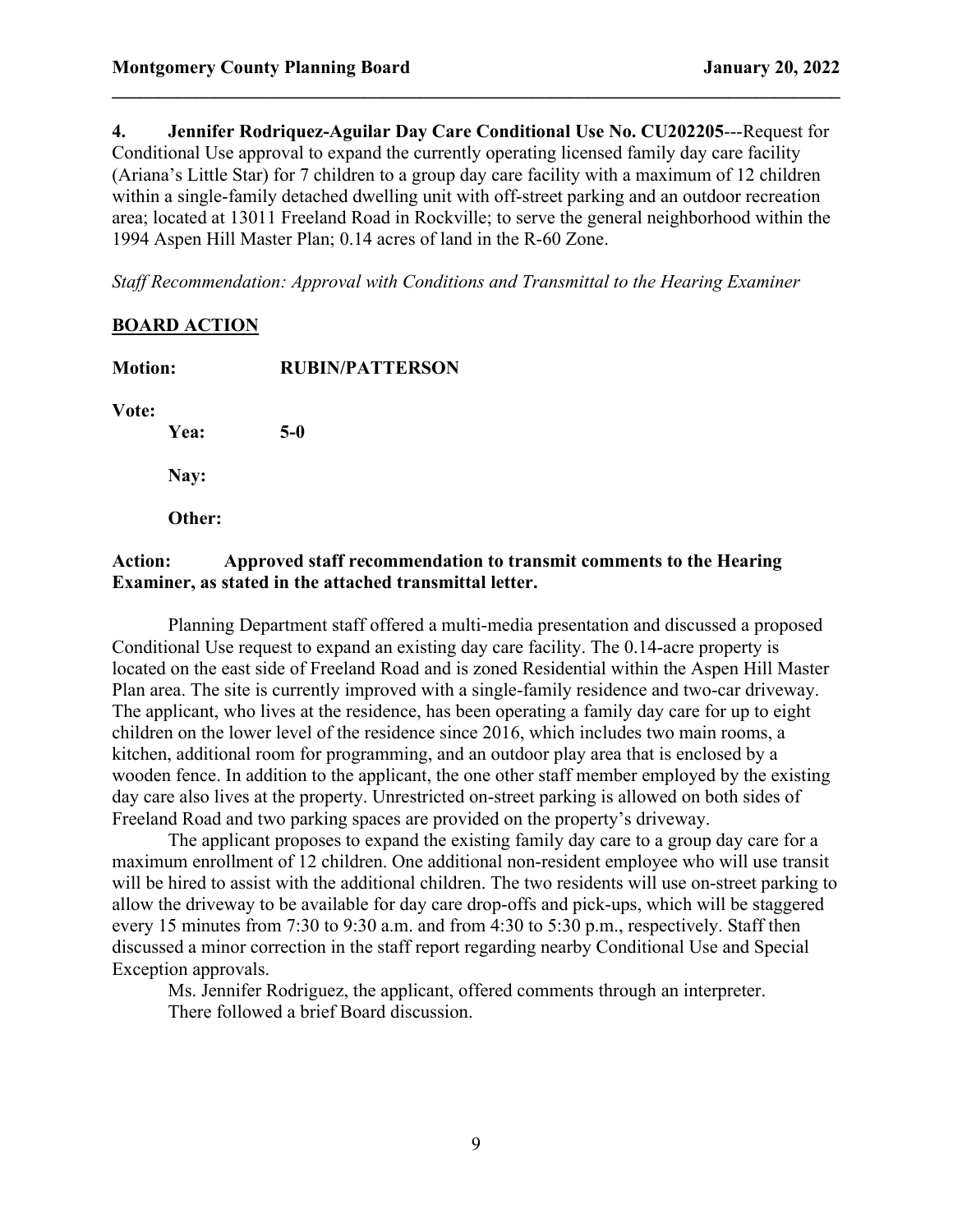**\*5. United Therapeutics 1000 Spring Street**---CR 3, C 2.0 R 2.75 H-90T, 2.06 acres, located on Colesville Road at Spring Street; 2000 Silver Spring CBD Sector Plan.

**\_\_\_\_\_\_\_\_\_\_\_\_\_\_\_\_\_\_\_\_\_\_\_\_\_\_\_\_\_\_\_\_\_\_\_\_\_\_\_\_\_\_\_\_\_\_\_\_\_\_\_\_\_\_\_\_\_\_\_\_\_\_\_\_\_\_\_\_\_\_\_\_\_\_\_\_\_\_**

**A. Sketch Plan No. 320210090**---Request to supersede previously approved Project Plan and allow a maximum density of 121,724 square feet for existing nonresidential uses. *Staff Recommendation: Approval with Conditions*

**B. Preliminary Plan Amendment No. 12013019A**---Request to convert previously approved 10,000 square feet of retail and 1,000 square feet of office into an 11,000 square foot daycare center within an existing office building. *Staff Recommendation: Approval with Conditions*

**C. Site Plan Amendment No. 82014011B**---Request to convert previously approved 10,000 square feet of retail and 1,000 square feet of office into an 11,000 square foot daycare center within an existing office building, and to reduce previously approved public use space into a private outdoor playground, comply with the CR zone optional method development standards, and modify associated landscaping and hardscape and lighting. *Staff Recommendation: Approval with Conditions*

### **BOARD ACTION**

**Motion: A through C. CICHY/VERMA**

**Vote:**

**Yea: A through C. 5-0** 

**Nay:** 

**Other:** 

**Action: A. Approved staff recommendation for approval of the Sketch Plan cited above, subject to conditions, which will be reflected in an associated draft Resolution to be adopted by the Planning Board at a later date.** 

**B. Approved staff recommendation for approval of the Preliminary Plan Amendment cited above, subject to conditions, which will be reflected in an associated draft Resolution to be adopted by the Planning Board at a later date.** 

**C. Approved staff recommendation for approval of the Site Plan Amendment cited above, subject to conditions, which will be reflected in an associated draft Resolution to be adopted by the Planning Board at a later date.**

Planning Department staff offered a multi-media presentation and discussed proposed Sketch Plan and Preliminary and Site Plan Amendment requests to convert existing retail uses to day care uses, to supersede the previously approved Project and Site Plans, and to review the property under new Sketch and Site Plans. The 2.06-acre property is located on the southwest

### CONTINUED ON NEXT PAGE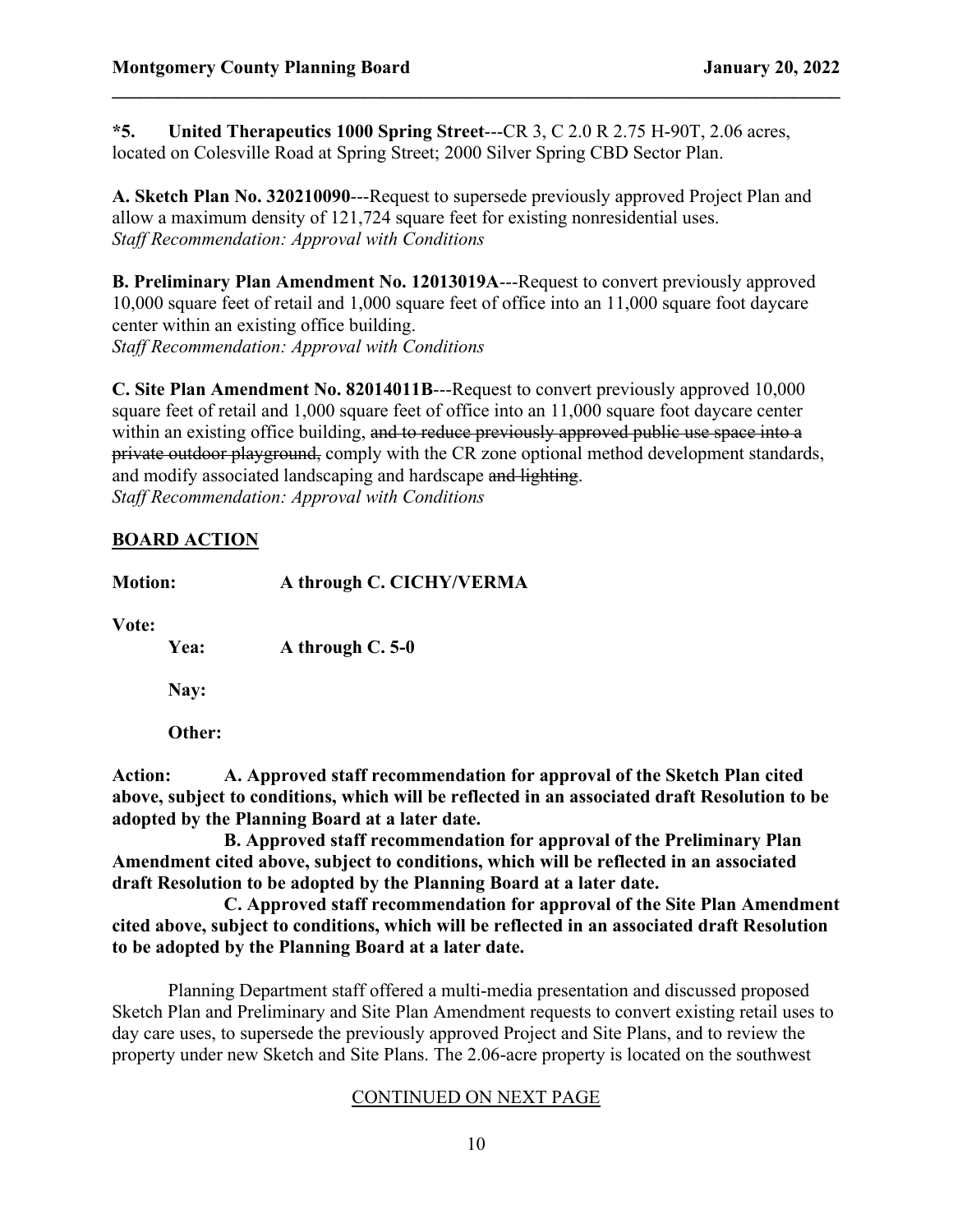### **\*5. United Therapeutics 1000 Spring Street**

#### **CONTINUED**

quadrant of the intersection of Spring Street and Coleville Road (US29) and is zoned Commercial/Residential (CR) within the Silver Spring Central Business District (CBD) Sector Plan area and the Sligo Creek watershed. The site is currently developed with a 121,724-square foot office/laboratory building with ground floor retail that is owned and was developed by United Therapeutics, which has been occupied since 2018. Previous approvals include 2013 Project and Preliminary Plans for the development of Phase 3 of the United Therapeutics Silver Spring Campus, and a 2014 Site Plan for the construction of a mixed-use project that included a total of up to 121,724 gross square feet, including up to 111,724 square feet of office use/laboratory space, up to 10,000 square feet of retail space, and 152 parking spaces, both of which were reviewed and approved under the Zoning Ordinance in effect on October 29, 2014.

**\_\_\_\_\_\_\_\_\_\_\_\_\_\_\_\_\_\_\_\_\_\_\_\_\_\_\_\_\_\_\_\_\_\_\_\_\_\_\_\_\_\_\_\_\_\_\_\_\_\_\_\_\_\_\_\_\_\_\_\_\_\_\_\_\_\_\_\_\_\_\_\_\_\_\_\_\_\_**

Under review of the Zoning Ordinance in effect as of October 30, 2014, so as to supersede the previously approved Project Plan, the applicant proposes to replace previously approved 10,000 square feet of ground floor retail and public use space and 1,000 square feet of office/laboratory uses fronting on US29 with an 11,000-square foot day care center and outdoor play area, which is permitted in the CR zone, and to modify associated landscaping and hardscape. The proposal will not result in any change in building footprint or increase in density from what has been previously approved.

Mr. Bill Kominers, attorney representing the applicant, offered comments and concurred with the staff recommendation.

Mr. Avi Halpert, member of the applicant's team, also offered comments. There followed a brief Board discussion.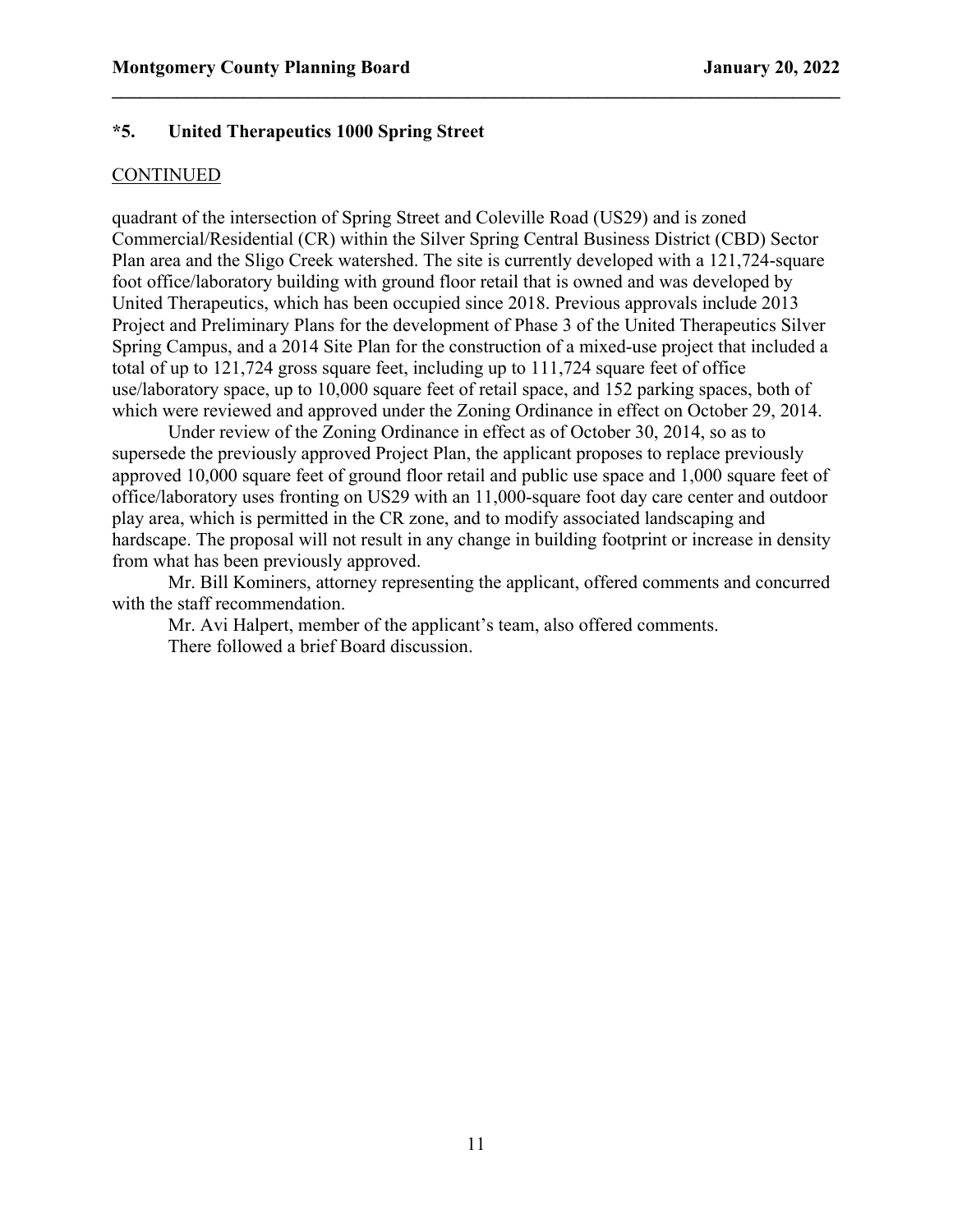### **\*6. Takoma Junction REMOVED**

A. Mandatory Referral 2021019—Request for the disposition of land owned by the City of Takoma Park, NR-0.75 H-50 & Takoma Park/East Silver Spring Commercial Revitalization Overlay zones, 1.25 acres, located on the south side of Carroll Avenue at its intersection with Ethan Allen Avenue in the City of Takoma Park, 2000 Takoma Park Master Plan. *Staff Recommendation: Denial*

**\_\_\_\_\_\_\_\_\_\_\_\_\_\_\_\_\_\_\_\_\_\_\_\_\_\_\_\_\_\_\_\_\_\_\_\_\_\_\_\_\_\_\_\_\_\_\_\_\_\_\_\_\_\_\_\_\_\_\_\_\_\_\_\_\_\_\_\_\_\_\_\_\_\_\_\_\_\_**

**B. Preliminary Plan 120190150**---Request for one lot for up to 40,762 square feet of commercial

uses, NR-0.75 H-50 & Takoma Park/East Silver Spring Commercial Revitalization Overlay zones, 1.25 acres, located on the south side of Carroll Avenue at its intersection with Ethan Allen Avenue in the City of Takoma Park, 2000 Takoma Park Master Plan. *Staff Recommendation: Denial*

**C. Site Plan 820190090—Request to construct a 40,762 square feet commercial building for** restaurant, retail, and office, request for 15 off-street parking spaces, and request to allow a loading space within a layby along the site frontage on Carroll Avenue, NR-0.75 H-50 & Takoma Park/East Silver Spring Commercial Revitalization Overlay zones, 1.25 acres, located on the south side of Carroll Avenue at its intersection with Ethan Allen Avenue in the City of Takoma Park, 2000 Takoma Park Master Plan *Staff Recommendation: Denial*

### **BOARD ACTION**

**Motion:**

**Vote:**

**Yea:**

**Nay:**

**Other:**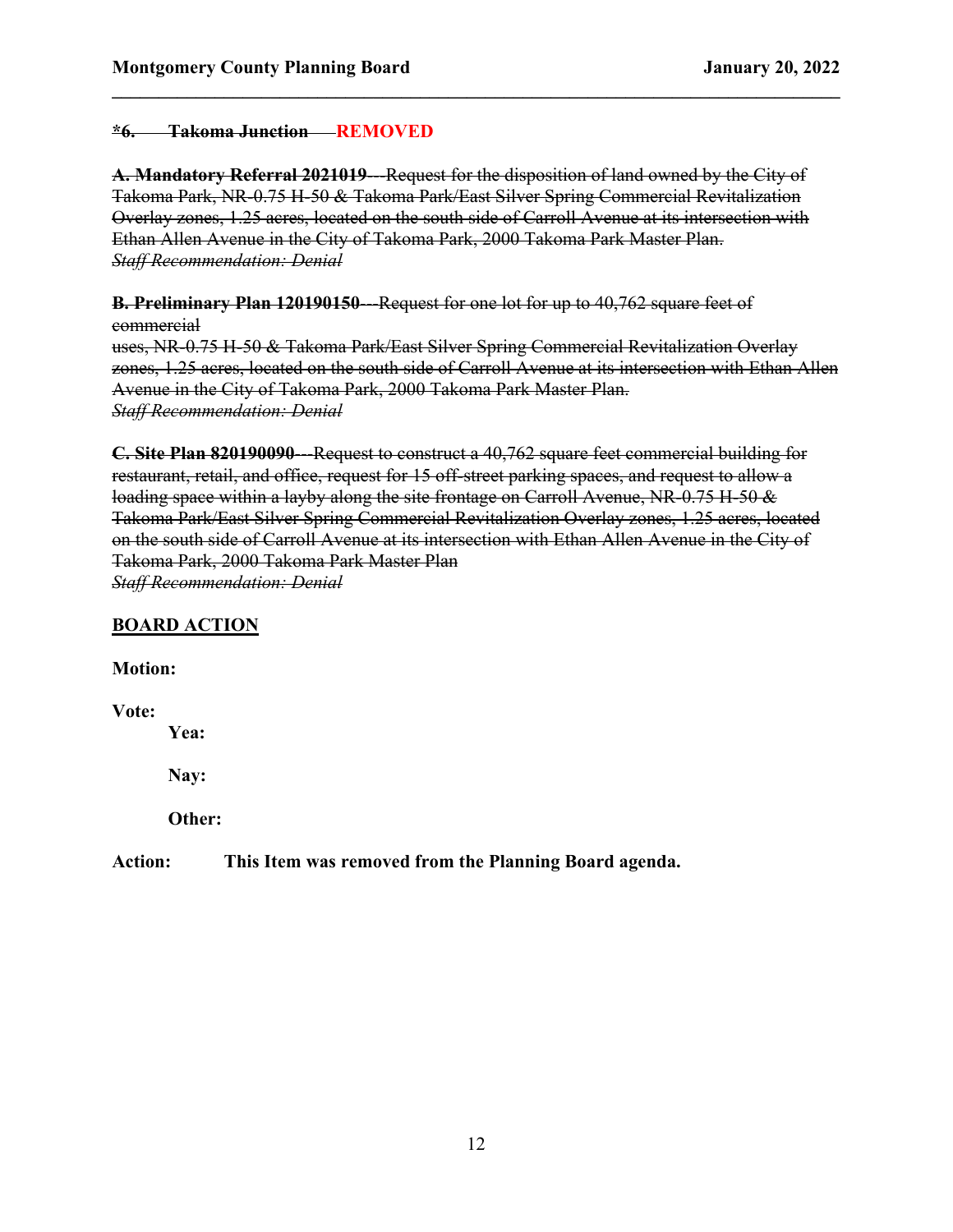**\*7. ELP Bethesda at Rock Spring Phase 1A, Site Plan No. 820210190**---Request to construct Phase 1A with up to 928,844 sf of continuing care retirement community (CCRC) uses; located at 10400 Fernwood Rd, Bethesda; approximately 33.64 acres of land zoned CRF 1.5, C-0.75, R-1.5, H-150; within the Rock Spring Sector Plan area. **REMOVED**

**\_\_\_\_\_\_\_\_\_\_\_\_\_\_\_\_\_\_\_\_\_\_\_\_\_\_\_\_\_\_\_\_\_\_\_\_\_\_\_\_\_\_\_\_\_\_\_\_\_\_\_\_\_\_\_\_\_\_\_\_\_\_\_\_\_\_\_\_\_\_\_\_\_\_\_\_\_\_**

*Staff Recommendation: Approval with Conditions*

### **BOARD ACTION**

**Motion:**

**Vote:**

**Yea:**

**Nay:**

**Other:**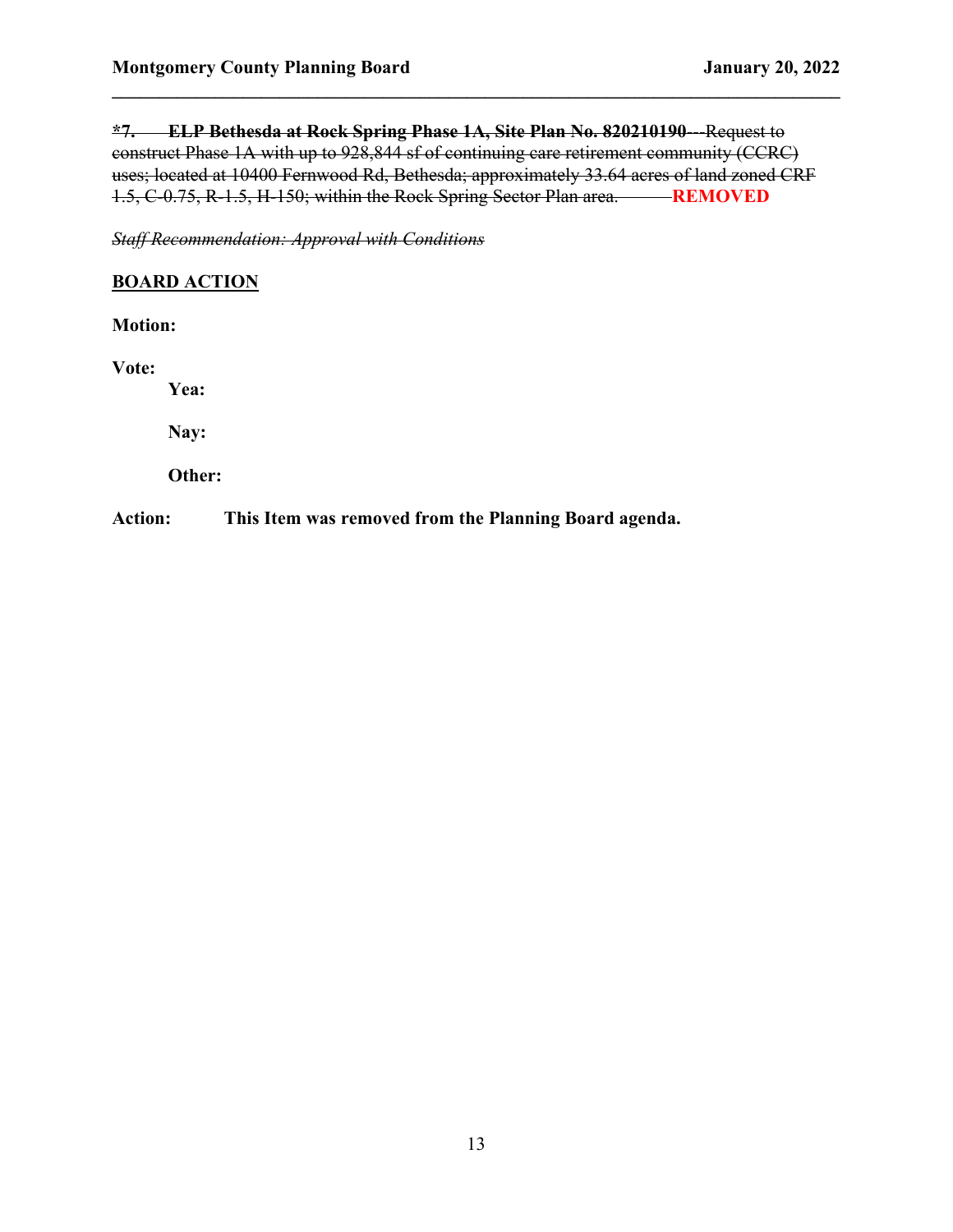#### **\*8. 11801 Seven Locks Road, Willerburn Acres, Section 2, Preliminary Plan No.**

**120210160**---Request to create four (4) lots for four Detached Houses; 11801 Seven Locks Road; 1.01 acres; R-90 zone; 2002 Potomac Subregion Master Plan.

**\_\_\_\_\_\_\_\_\_\_\_\_\_\_\_\_\_\_\_\_\_\_\_\_\_\_\_\_\_\_\_\_\_\_\_\_\_\_\_\_\_\_\_\_\_\_\_\_\_\_\_\_\_\_\_\_\_\_\_\_\_\_\_\_\_\_\_\_\_\_\_\_\_\_\_\_\_\_**

*Staff Recommendation: Approval with Conditions and Adoption of the Resolution*

### **BOARD ACTION**

| <b>Motion:</b> |        | <b>CICHY/VERMA</b> |  |
|----------------|--------|--------------------|--|
| Vote:          | Yea:   | $5-0$              |  |
|                | Nay:   |                    |  |
|                | Other: |                    |  |
|                |        |                    |  |

### **Action: Approved staff recommendation for approval of the Preliminary Plan cited above, subject to conditions, and adopted the attached Resolution.**

Planning Department staff offered a multi-media presentation and discussed a proposed Preliminary Plan request to subdivide a property for the construction of single-family detached dwellings. The 1.02-acre property is located on the northeast quadrant of the intersection of Seven Locks Road and Fontaine Street and is zoned Residential within the Potomac Subregion Master Plan area. The site is currently developed with an existing detached residence accessed from Fontaine Street via a single driveway.

Following the demolition of the existing residence, the applicant proposes to create four lots for single-family residences. Vehicle access will be via a shared private driveway for the two lots fronting on Seven Locks Road, with the two lots fronting on Fontaine Street to be accessed via individual driveways. Frontage improvements consist of a new culvert under Fontaine Street to allow for increased stormwater flow, a six-foot-wide bicycle shoulder along Seven Locks Road, and a new six-foot-wide sidewalk along Fontaine Street frontage. There is no existing forest onsite, which results in an afforestation requirement of 0.18 acres that the applicant will meet through the purchase of credits in an off-site forest bank or by submitting a fee-in-lieu payment if no forest banks are available. The applicant has also submitted a variance request to remove 10 trees, which will be mitigated through the planting of 23 native overstory trees onsite. Staff has received correspondence from neighboring residents regarding stormwater management, the proposed tree removal, the proposed retaining wall along the western boundary, the proposed density increase, and increased traffic. Staff addressed each of these issues, as detailed in the January 7 technical staff report.

Mr. William Kominers, attorney representing the applicant, offered comments and concurred with the staff recommendation.

There followed a brief Board discussion.